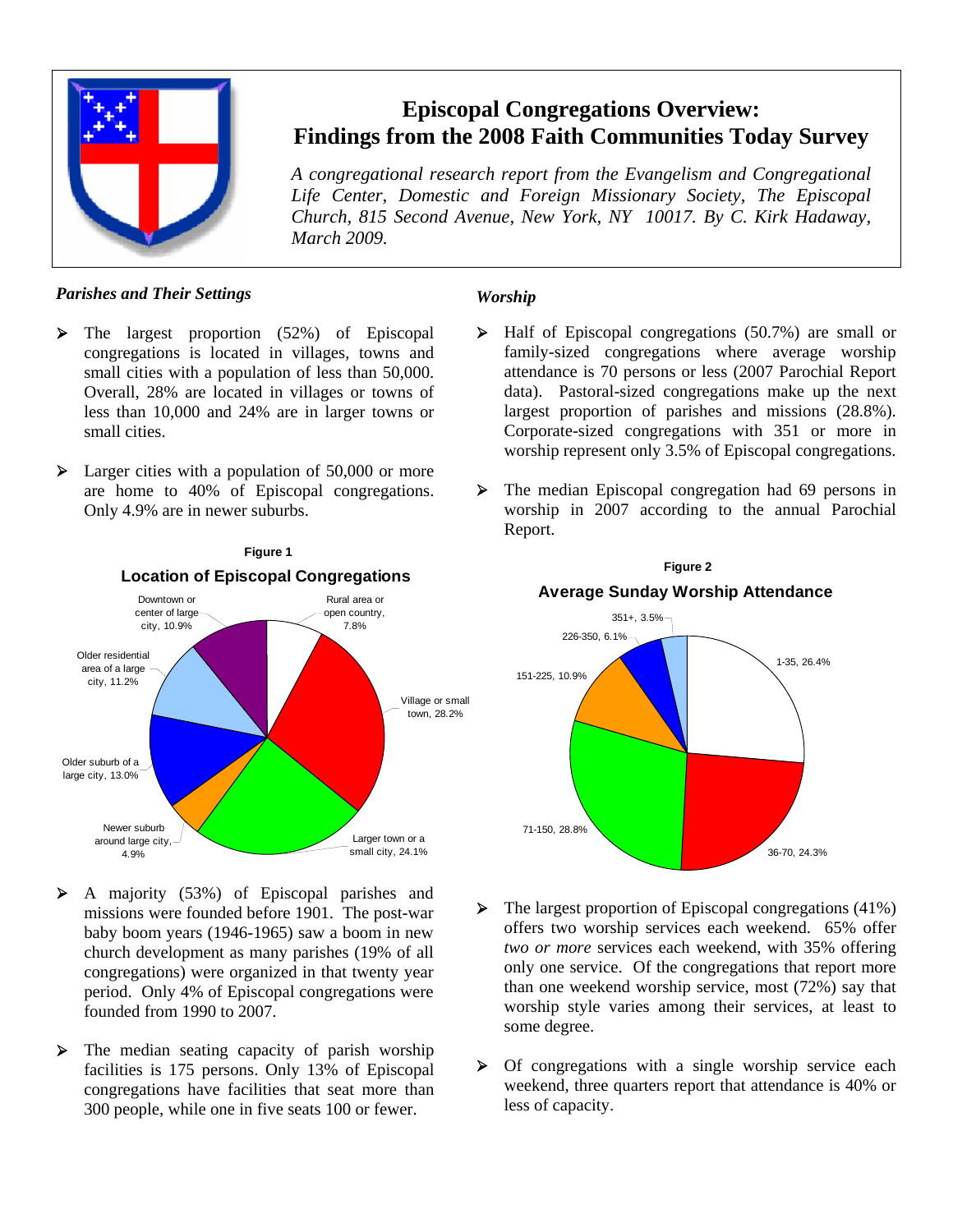- ¾ Of congregations with *more than one* worship service each weekend, 11% report that aggregate worship attendance equals or exceeds their seating capacity. Only about one quarter indicate that total attendance is 40% or less of capacity.
- ¾ Majorities of congregations report that worship *often* or *always* includes:
	- Eucharist (99%)
	- A printed order of service (95%)
	- Kneeling by the congregation (76%)
	- Choir  $(67%)$
	- Prayers for healing (53%)

. . . but only small minorities report that worship always or often includes:

- Visual projection equipment (6%)
- Drums or other percussion equipment (7%)
- Incense  $(5\%)$
- ¾ Only 11% of congregations report that one or more of their weekend worship services changed a lot in format or style during the last five years. Most churches report that worship has either changed a little (40%) or changed moderately  $(26\%)$ .
- ¾ Congregations were *most* likely to say the following descriptors characterized their worship services "very well":
	- Filled with a sense of God's presence (38%)
	- Welcoming to newcomers (34%)
	- Joyful (29%)

. . . and congregations were *least* likely to say the following descriptors characterized their worship services "very well":

- Contemporary (4%)
- Thought-provoking (22%)
- Predictable (23%)

#### *Participants and Members*

- ¾ The median Episcopal congregation had 168 active members in 2007 (from Parochial Reports).
- $\triangleright$  Most (87.0%) Episcopal congregations are at least 60% white/European American. Another 5.0% of Episcopal congregations are predominantly African American or Black. In 4.5% of Episcopal churches no racial/ethnic group predominates.

## **Predominant Racial/Ethnic Makeup of Episcopal Congregations Figure 3**



- $\triangleright$  The membership of the median Episcopal congregation was 60% female.
- $\triangleright$  A majority (62%) of Episcopal parishes and missions report that more than half of their members are age 50+.
- ¾ Episcopalians tend to be older than the general population. Overall, 27% of Episcopal members are age 65+, as compared to only 13% of the U.S. population in 2008. The Episcopal Church has proportionately fewer children, youth and younger adults.

 **Figure 4**



¾ Episcopal parishes and missions with greater proportions of older members (age 65+) tend to be smaller in membership and are more often found in rural and small town settings.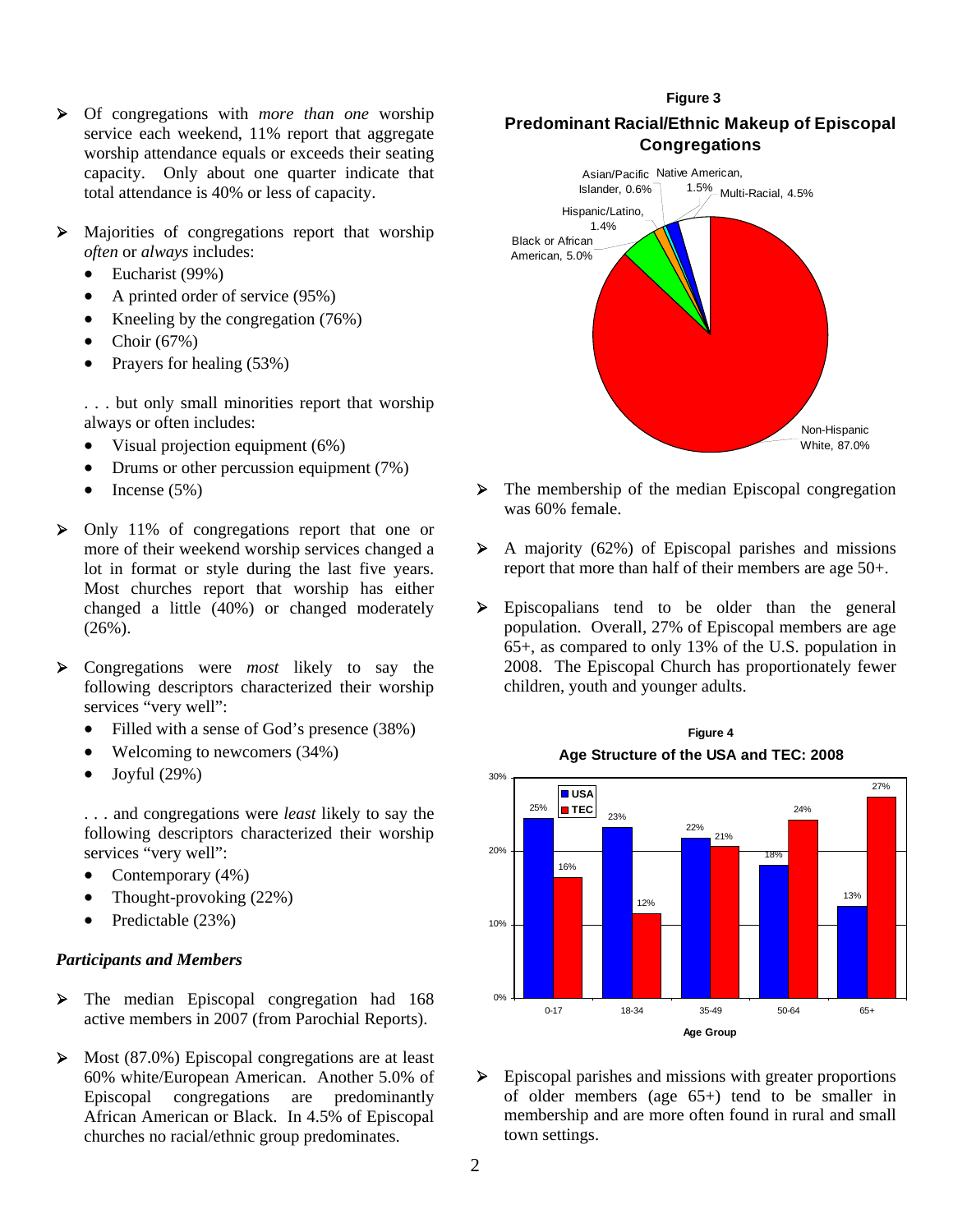#### **Figure 5**

**Percentage of Parishes with at Least 35% Older (Age 65+) Members by Size (ASA)**



#### *Conflict*

- ¾ 90% of Episcopal congregations reported having conflicts or disagreements in the last five years (up from 86% in 2000, but down slightly from 93% in 2005). 64% of churches reported at least one area of serious conflict.
- ¾ Declining congregations tended to have more overall conflict and more areas of serious conflict.
- ¾ Conflict over *leadership* and conflict over *worship* were the areas most strongly related to decline in attendance.
- $\triangleright$  Of congregations that had serious conflict:
	- Some members left the church: 89%
	- Some members withheld funds:  $45\%$
	- A staff member was dismissed or reassigned: 18%



**Sources of Conflict in Congregations in Last Five Figure 7**



- $\triangleright$  The ordination of gay priests or bishops was the most frequently mentioned source of conflict.
- ¾ Other areas of conflict volunteered by congregations:
	- Conflict with diocese or Bishop
	- Music program or music director
	- Misconduct by clergy or members

#### *Finances*

- ¾ Nearly the same proportion of congregations describes the current financial health of their congregation as "excellent" as say they are "in serious difficulty" (7% and 8%, respectively).
- ¾ About one third of parishes and missions reported that their finances are "excellent" or "good" in 2008. The proportion with excellent or good financial health declined from 56% to 32% between 2000 and 2005 and then remained essentially unchanged for 2008 (33%). The proportion in some or serious financial difficulty almost doubled from 2000 to 2005, increasing from 13% to 25% and then remained unchanged for 2008.
- ¾ The typical (median) congregation reported total revenue for 2007 of \$168,806 and total operating revenue of \$145,166 (from Parochial Reports).
- ¾ The average expenditure for all staff salaries and benefits was 48% of budget in 2008. Smaller churches tend to spend a lower proportion of their budgets on staff salaries and benefits because such congregations tend to rely more heavily on part-time and volunteer staff.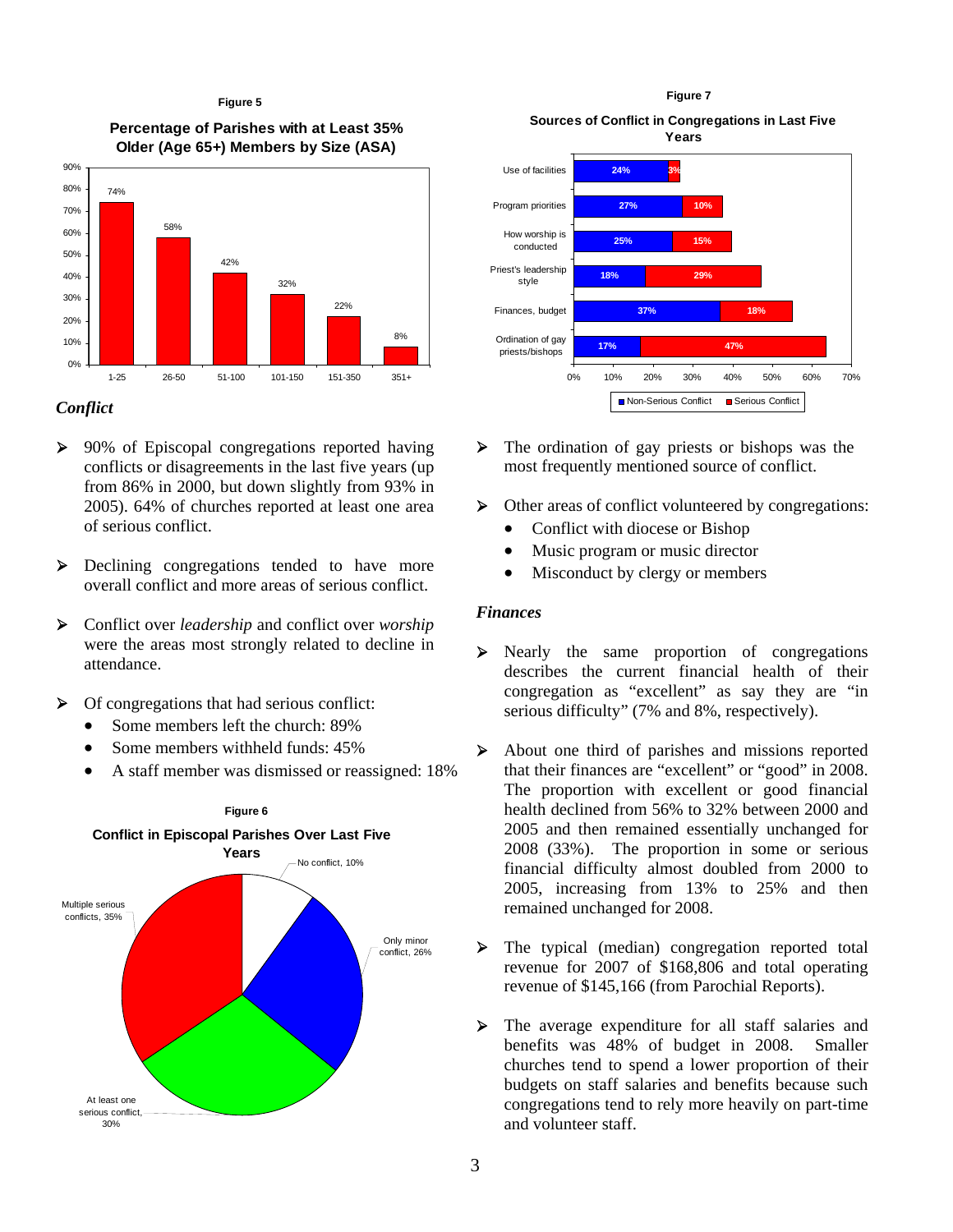

¾ Over one quarter (28%) of Episcopal congregations report having made a commitment to contribute 0.7% of their annual budget in support of the Millennium Development Goals in 2008. Only 7% of Episcopal congregations reported such a commitment in 2005.

#### *Leadership*

 $\triangleright$  Two thirds of Episcopal congregations (66%) report having a solo rector, vicar, deacon or priestin-charge. Another 21% have multiple priests with one serving as senior minister. Only 6% of congregations have co-rectors, co-vicars or a ministry team (with no one designated as senior minister) and another 7% have no priest or deacon at the present time.

#### **Figure 9**



**Percentage of Parishes with at Least One Full Time Paid Clergy by Size (ASA)**

 $\triangleright$  Smaller parishes are much less likely to have fulltime paid clergy than are larger parishes. Only about one third (34%) of parishes with attendance of 70 or less have full-time clergy.

- $\triangleright$  Overall, 63% of Episcopal parishes have at least one full-time paid clergy. Another 25% are served by part-time clergy, unpaid clergy, retired priests, or by seminary students. The remainder report having no clergy at all or that they are served by supply or interim priests.
- $\triangleright$  The typical (median) rector or vicar is 58 years of age and was called to his or her congregation in 2004 (note: survey was completed in mid-2008). The median age of clergy in this survey is higher than the figure typically referenced for Episcopal parish clergy because the FACT survey includes priests who are part-time or retired. 37% of clergy were called in 2006, 2007 or in the first half of 2008.



- $\geq 30\%$  of rectors and vicars are female. 19% of clergy report having a doctoral degree.
- ¾ Areas of ministry where clergy spend the *most* time:
	- Planning and leading worship
	- Teaching people about the faith and the Bible
	- Pastoral care
	- Administration & committee meetings
	- Developing and promoting a vision & purpose
- ¾ Areas of ministry where clergy spend the *least* time include: contacting inactive persons in the congregation (least overall); dealing with conflict; organizing and leading small groups; and evangelism and recruitment.
- $\triangleright$  69% of clergy participate annually in continuing education & 77% of clergy have met regularly with other ministers in a small group for support.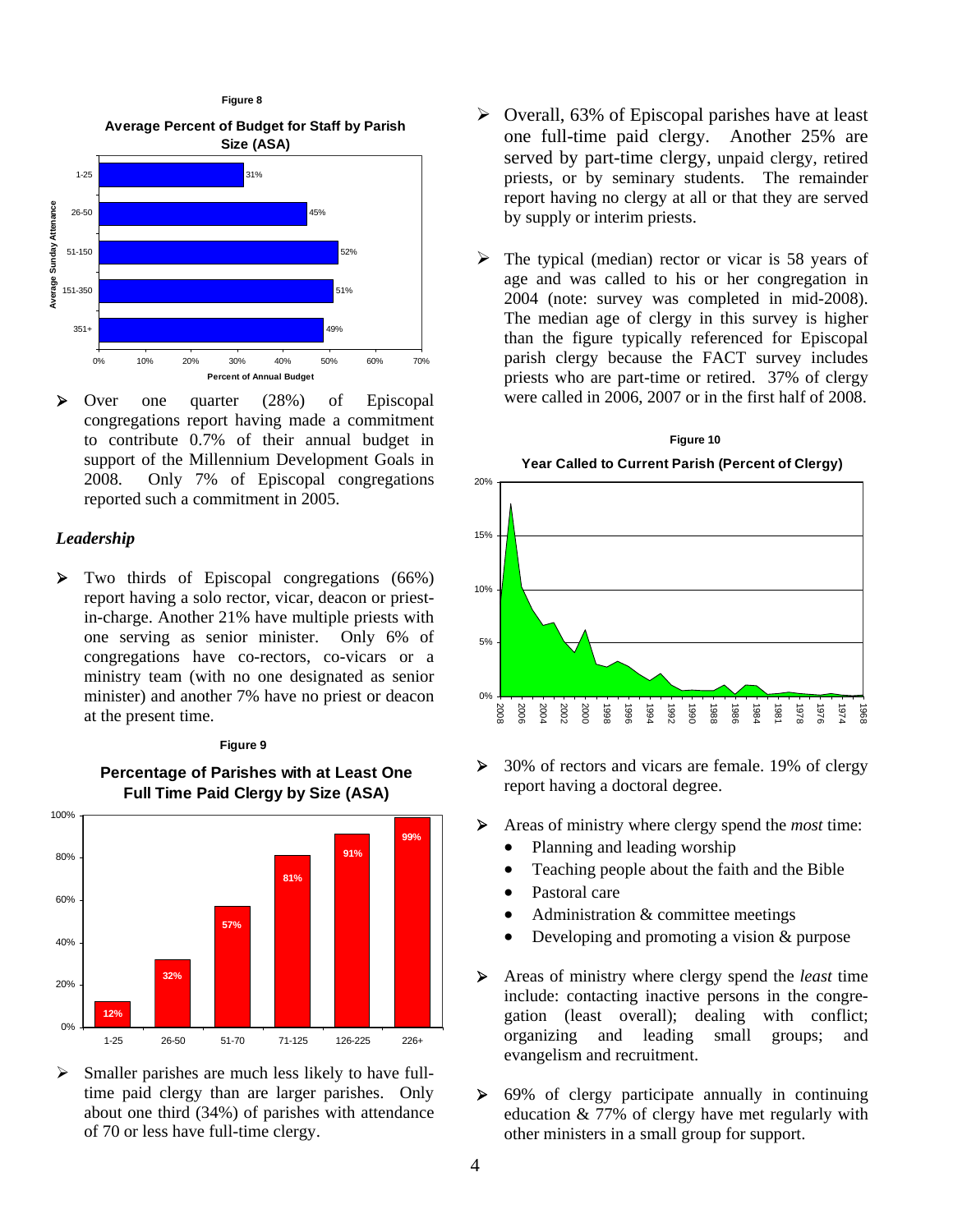### *Programs, Practices and Ministries*

- ¾ Programs and activities most often listed by parishes as a "specialty" or "a lot of emphasis":
	- Church School (listed by 62%)
	- Community service activities (59%)
	- Music program (57%)
	- Bible study groups  $(44%)$
	- Fellowships, trips, social activities (42%)
	- Prayer, meditation, spiritual development (37%)
- ¾ Programs that larger percentages of congregations do not offer at all include:
	- Sports activities (89% do not offer)
	- Health programs (75%)
	- Young single adult activities (71%)
	- Parenting or marriage enrichment (70%)
	- Support groups (48%)
- $\triangleright$  A slight majority of Episcopal congregations (51%) have an organized youth group and almost half (47%) indicate that they have a youth minister or youth ministry coordinator. These percentages may seem high since 11% of Episcopal congregations report that they have no youth in the church and 58% have 10 or fewer youth among their active members or regular participants. Only 20% of Episcopal congregations have 20 or more youth actively involved.
- $\triangleright$  Activities for youth with the highest levels of congregational participation include:
	- Youth retreats, conferences  $\&$  camps (56%)
	- Organized youth group (51%)
	- Youth minister or leader who coordinates activities for youth (47%)
	- Congregational events planned or led by youth (45%)
	- Mission trips for youth  $(43%)$
	- Youth choir or other musical groups (31%)
- $\triangleright$  A substantial majority (73%) of Episcopal parishes and missions report having established or updated a web site in the past year. Another 10% plan to establish a web site soon, and 8% have a web site, but haven't updated it in the past year. Only 9% do not have a web site and do not plan to establish one in the near future. In 2005 a slightly smaller percentage (68%) of congregations indicted that they had established or updated a web site in the past year.

#### *Recruitment and Evangelism*

- ¾ Relatively few Episcopal churches report that their members are heavily involved in recruiting new members. Only 21% say their members are involved "quite a bit" or "a lot." The more typical involvement is "a little" (32%) or "some" (41%).
- ¾ Churches with greater involvement in recruitment activity are more likely to have experienced growth in worship attendance.

**Figure 11**



¾ The most frequently mentioned method of contacting worship visitors is by mail:

- We contact visitors by mail  $(68\%)$
- We contact visitors by phone  $(45%)$
- We send materials to visitors (42%)
- We contact visitors by personal visit  $(32\%)$
- We contact visitors by email  $(27%)$
- $\triangleright$  Only a few Episcopal congregations (6%) say that they rarely, if ever, have any visitors to their worship services and only 9% say that they rarely, if ever, contact the visitors that they have. Churches that have few visitors or do not contact their visitors tend to decline.
- $\triangleright$  Most Episcopal congregations say they would either definitely (48%) or probably (31%) contact an active member who stopped attending.
- ¾ The vast majority of Episcopal congregations (82%) conducted special events or programs to attract people from the community. Congregations that did not do so were more likely to decline in worship attendance.